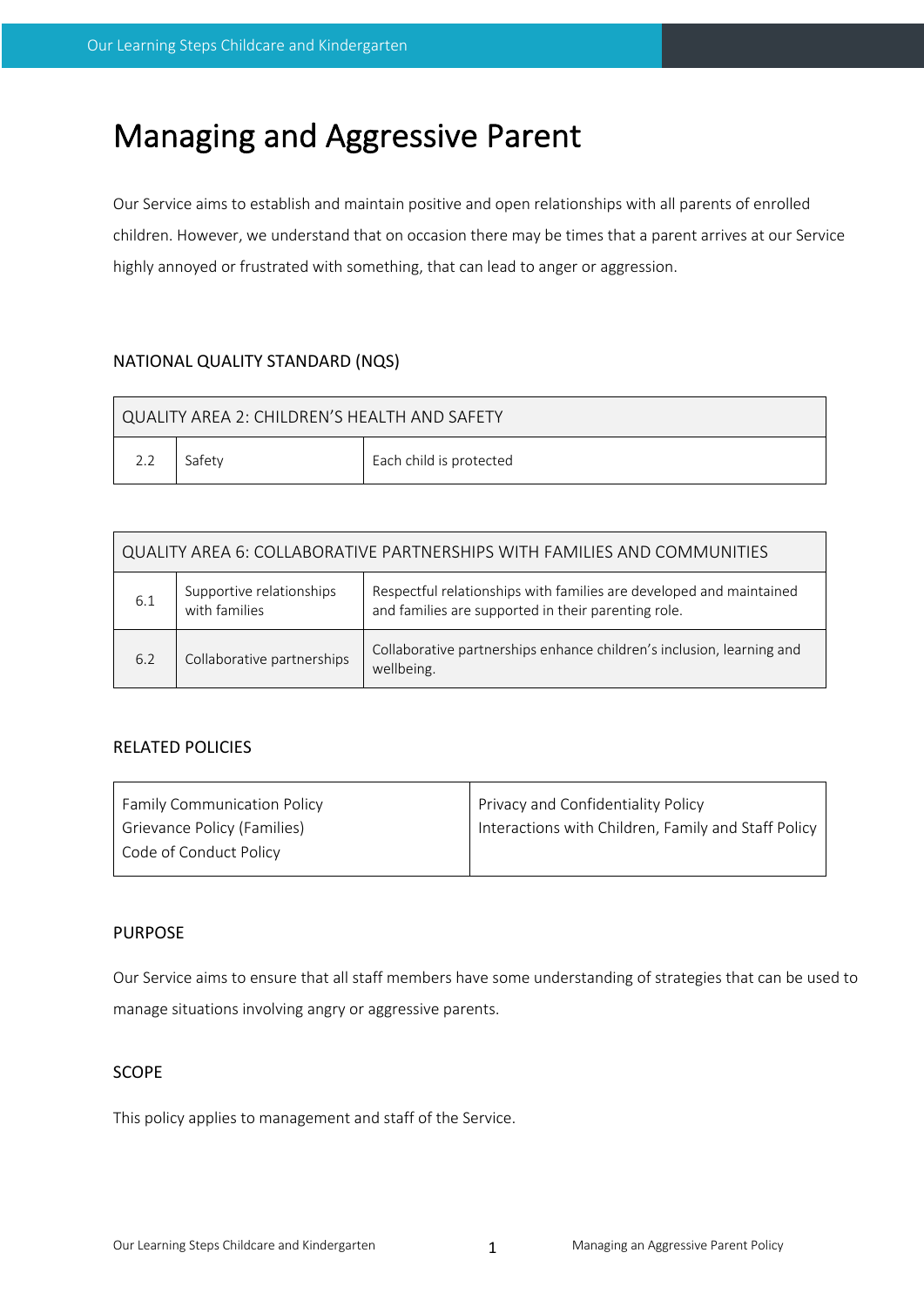#### IMPLEMENTATION

Parents have the right to make a complaint or report a concern to our Service at any time. Complaints may be real or perceived, and of a serious nature or more trivial nature (but important to them) such as not being able to quickly find their child's shoes at the end of the day. However, on occasion a parent's feelings may escalate into anger or aggression, not necessarily due to the concern at hand, but possibly events or situations they have had to already deal with that day, or possibly due to the effect of drugs or alcohol.

#### Management will ensure that:

- All staff are familiar with this policy.
- Training is offered if required to assist staff in dealing with angry or aggressive parents.
- Staff involved in a situation involving an angry or aggressive parent will be allowed time for a debrief session following the event.

# Nominated Supervisor/Educators/Staff:

Should a situation arise where staff are confronted by an angry/aggressive parent, they will:

- Remain calm.
- Offer and encourage the parent to move into a private space away from children and other families (This may even be outside if the children are inside). If they ignore or refuse the invitation begin moving slowly towards a private area.
- If moving into a room with the parent always ensure you have access to the exit door.
- Advise the parent that you will get the Nominated Supervisor/appropriate person to come and speak to them.
- If you are feeling threatened or in danger request another staff member to ring the police.
- Calmly tell the parent that you are prepared to listen, but the interview cannot continue if he/she continues to use a raised voice / inappropriate language / threats. If the same behaviour continues, leave the room and state that you will give the parent five minutes to calm down and then return.

When you feel the parent has calmed down enough to discuss the issue:

- Remain calm. Be aware of what you say and how you say it (tone of voice).
- Do not be provoked into getting into an argument.
- Allow the parent to talk without interrupting.
- When the parent has got the main facts 'off their chest', restate what you believe the problem to be.
- Ask relevant questions to clarify any issues.